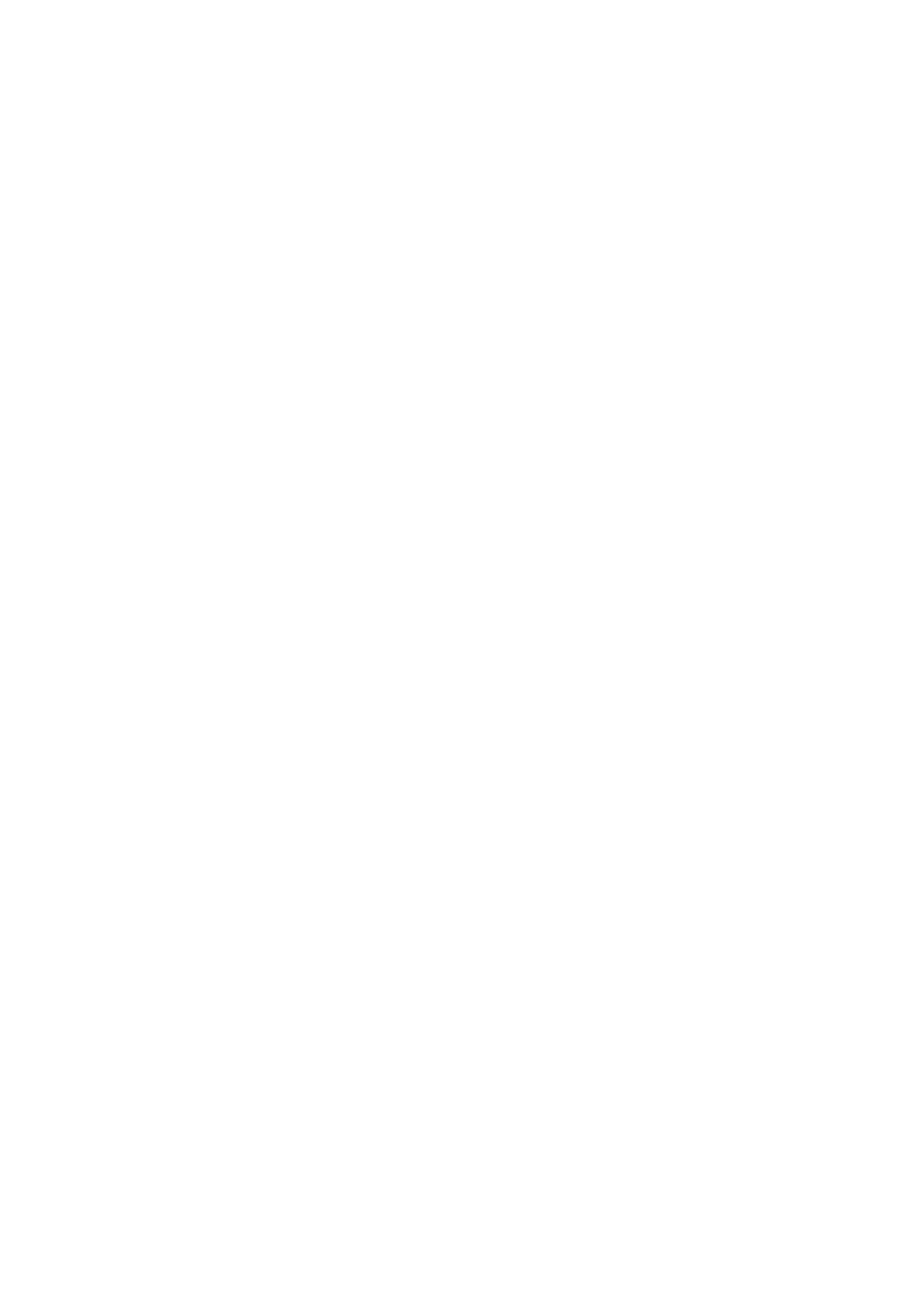

# **Chapter 6 Regulation of Financial Services**

Application of Australian law to the provision of financial services is a highly technical subject and any particular proposal needs to be considered on its merits.

#### **Banking business**

An entity that carries on 'banking business' in Australia must be an authorised deposit-taking institution (**ADI**) supervised by the Australian Prudential Regulation Authority (**APRA**). For the purposes of the Banking Act 1966 (Cth) (as amended), an entity carries on banking business if it:

- takes deposits; and
- makes loans and advances.

An entity regulated as an ADI is subject to comprehensive supervision by APRA on a range of matters including prudential conduct, capital adequacy, governance and outsourcing. The effect of these policies is to place material boundaries on the conduct of ADIs.

Some particular aspects of banking business are also subject to regulation by the Reserve Bank of Australia (**RBA**), the Australian Securities and Investments Commission (**ASIC**) and the Australian Transaction Reports and Analysis Centre (**AUSTRAC**).

A foreign bank wishing to establish in Australia could seek to become an ADI by creating a new subsidiary that is subject to the supervision of APRA. Alternatively, a foreign bank could apply for registration as a foreign ADI. If this type of approval is granted, the foreign ADI is supervised by the relevant regulator in its own jurisdiction. Typically, however, there will be constraints on its operations which are imposed by APRA. These are likely to include:

• a minimum initial deposit amount (of, say, \$500,000) which may be accepted by the foreign ADI from an Australian resident;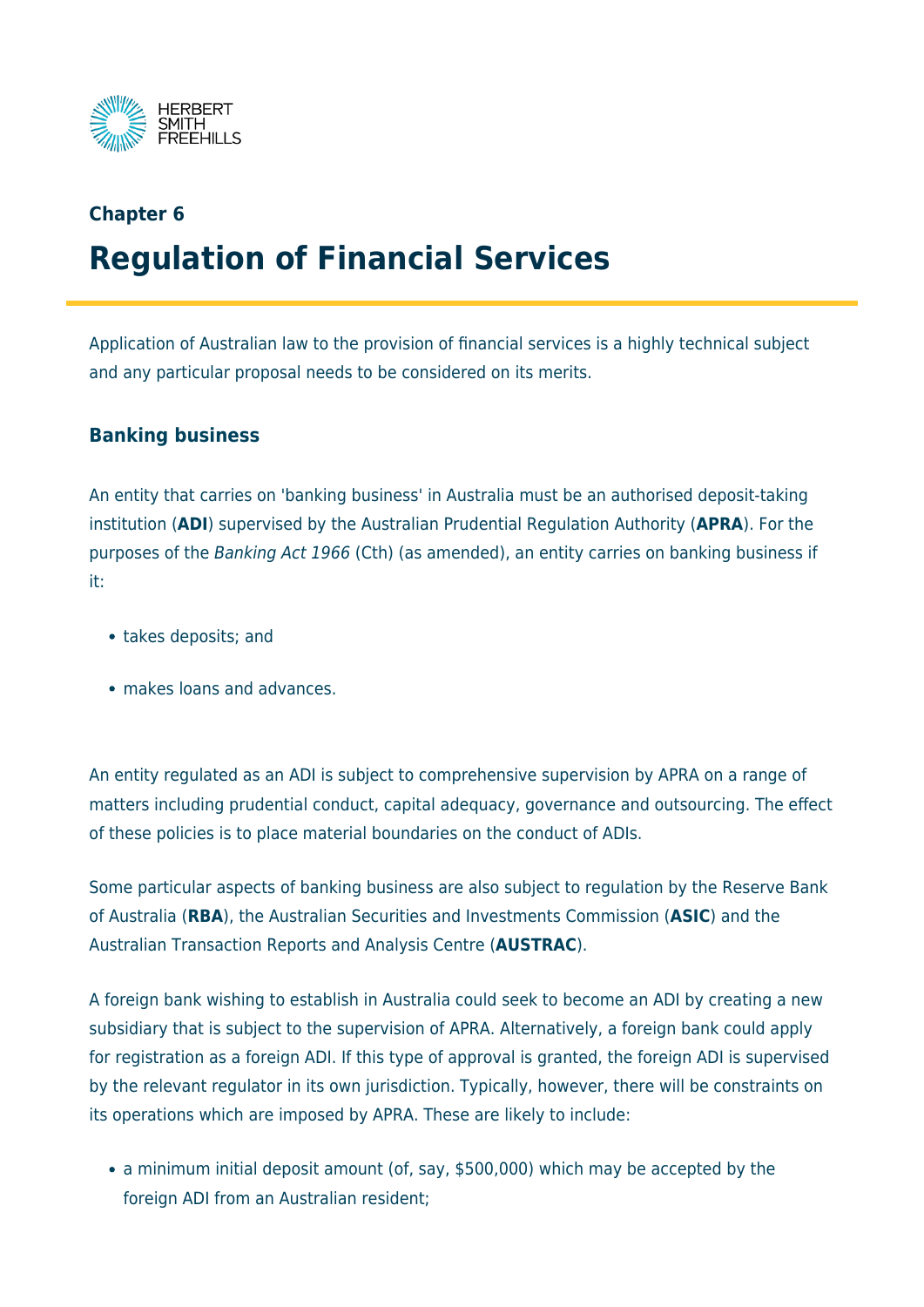- disclosure to customers (and any other third parties) of the fact that the foreign ADI is subject to prudential supervision in another place and not by APRA; and
- a requirement to maintain liquid capital within the Australian branch of the foreign ADI sufficient to meet liabilities which are or may become payable within the next 30 days.

Another approach open to a foreign bank is to establish a representative office in Australia. This may enable it to maintain a presence so that it can receive enquiries about services which it provides offshore. A representative office does not carry on business in Australia.

Use of the term 'bank' requires approval from APRA and is usually conditional.

Banks have authority to deal in foreign currencies, except in certain transactions involving foreign governments and agencies.

#### **Payment systems**

As a primary concern, regulation of payment systems in Australia is directed at parties which hold value on behalf of customers. Under the Payment Systems (Regulation) Act 1998 (Cth), an entity that participates in a 'designated payment system' and which holds value for a customer must be an ADI or a purchased payment facility provider approved by APRA. For these purposes designated payment systems include, for example, VISA, MasterCard and American Express, as well as Australian domestic clearing and settlement services such as EFTPOS.

There are some exceptions to this requirement, including storing value which can be used to pay no more than 50 persons, or storing value that does not exceed A\$10 million. This provides some relief for smaller businesses during a start-up phase.

In practice, some providers of payment systems enter into an alliance arrangement with an ADI so that under the alliance structure, value is stored with the ADI for the benefit of the provider's customers.

Australia also has an e-Payments Code, a voluntary code of practice which regulates electronic payments (including ATM, EFTPOS, debit and credit card transactions, online payments, internet and mobile banking and BPAY). Banks, credit unions, building societies and other providers of electronic payment facilities to consumers may elect to subscribe to this Code. Subscribers must warrant that they will comply with the Code in the terms and conditions they give consumers, and consumers can complain about a breach of the Code to the subscriber.

In general, the Code: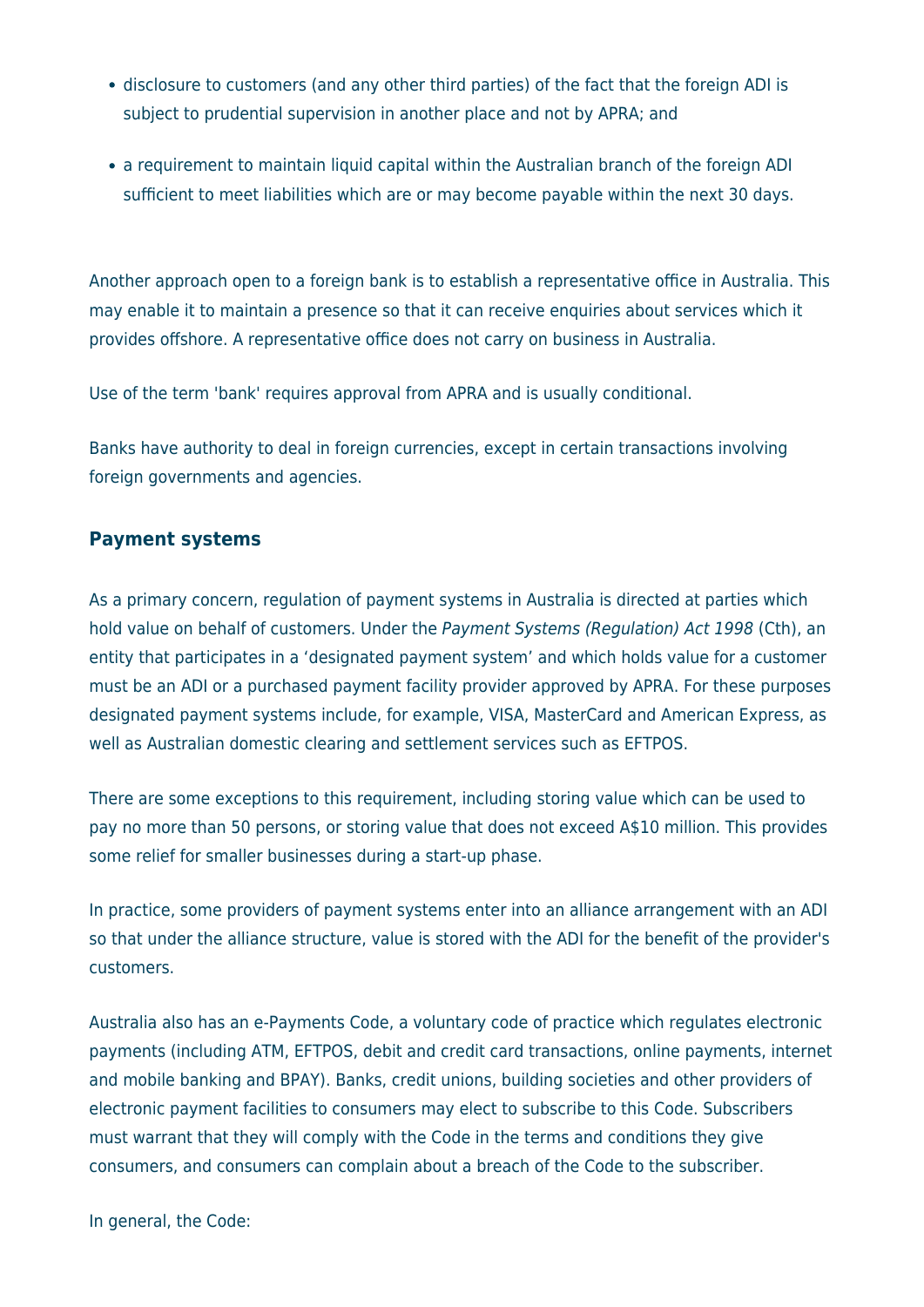- requires subscribers to give consumers clear and unambiguous terms and conditions, information about changes to terms and conditions (such as fee increases), receipts and statements;
- sets out the rules for determining who pays for unauthorised transactions; and
- establishes a regime for recovering mistaken internet payments.

Although not a strict legal requirement, ASIC expects that an Australian Financial Services Licence (**AFSL**) holder will comply with the e-Payments code as a matter of good licensing practice, if that code is relevant to any of those products.

#### **Other financial services regulations**

Chapter 7 regulation and the Australian Financial Services Licence Regime

Some products and services of financial services providers (including banks and other financial institutions) are subject to regulation under the financial services provisions of Chapter 7 of the Corporations Act. Chapter 7 applies to a financial services provider that targets customers located in Australia, even if that financial services provider has no place of business in Australia.

Chapter 7 of the Corporations Act regulates the financial services industry in several ways:

- Conduct in relation to a broad range of financial products is regulated, including securities (such as shares and debentures; see Chapter 8 of this publication 'Fundraising'), derivatives, foreign exchange contracts, general and life insurance products, interests in managed investment schemes, deposit accounts, superannuation interests and non-cash payment facilities such as smart cards, cheques, travellers cheques and certain electronic payment facilities and margin lending facilities. Other forms of credit products are specifically excluded from the financial services regime.
- Providers of financial services are subject to a single licensing regime. This includes banks involved in issuing, dealing or giving advice in relation to financial products.
- Providers of financial services face consumer protection and disclosure obligations in relation to certain activities connected with financial services and products.

Generally speaking, persons issuing regulated financial products to retail clients face more extensive initial and ongoing disclosure obligations than those dealing just with wholesale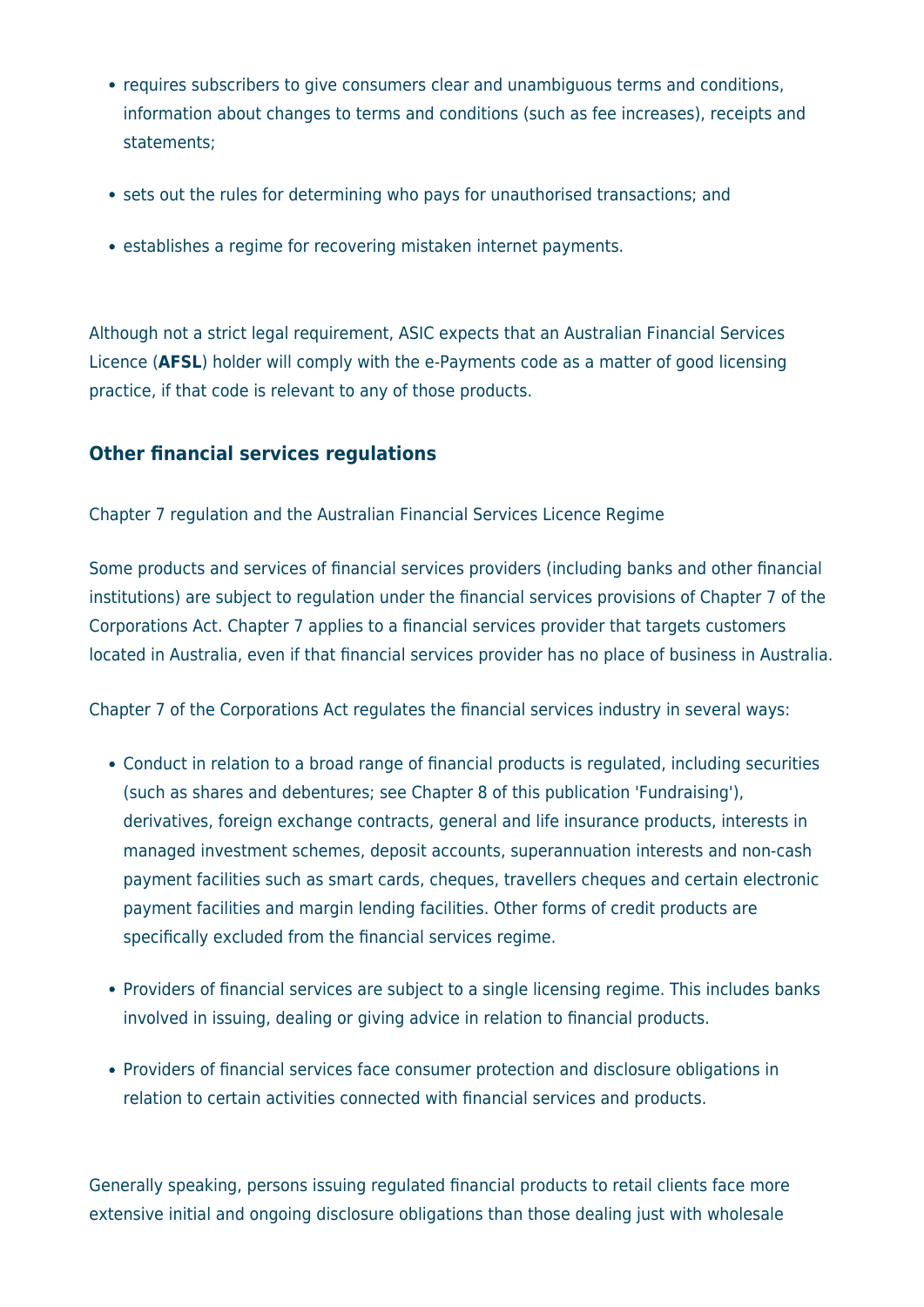clients. Entities should also consider consumers protection provisions under the Australian Securities and Investments Commission Act 2001 (Cth) and the Australian Consumer Law (see Chapter 15 of this publication, 'Consumer protection and product liability') as well as data privacy laws (see Chapter 22 of this publication, 'Privacy').

There are some exceptions to the licensing regime where financial products are exempted under regulations or Class Orders.

#### **Financial Sector (Collection Of Data) Act**

Under the Financial Sector (Collection of Data) Act 2001 (Cth), an entity which carries on business in Australia and has assets from the provision of finance must register with APRA if the sum of its assets from the provision of finance in Australia exceeds \$50million.

A registered entity has an obligation to report monthly to APRA. Reporting obligations include relevant assets of related companies (whether or not themselves registered) which would not otherwise be reported. In practice, APRA usually requires only quarterly reporting until the assets of a registered entity from the provision of finance exceed \$250 million.

The purpose of the Act is to enable APRA to collect data about the level of indebtedness in Australia. This informs monetary policy set by the Reserve Bank of Australia and enables the Australian Bureau of Statistics to publish accurate information about Australia's indebtedness, for the purposes of ensuring transparency within the market for the benefit of investors.

Since early 2018, under the Banking Act 1966 (Cth), APRA has possessed power to impose prudential standards on entities that are registered financial corporations under the Financial Sector (Collection of Data) Act 2001 (Cth). To date APRA has not exercised this power, and its Chairman has said that for the time being it does not intend to so.

#### **Anti-Money Laundering and Counter-Terrorism Financing Act 2006**

An entity providing credit or financial services will almost certainly be providing a 'designated service' for the purposes of the Anti-Money Laundering and Counter-Terrorism Financing Act 2006 (Cth) (**AML/CTF Act**). The AML/CTF Act was introduced to meet Australia's international treaty obligations established by the Financial Action Task Force (**FATF**). Its broader objectives include detecting, deterring and disrupting money-laundering and terrorism financing (**ML/TF**) activity and other serious financial crimes.

If an entity provides designated services for the purposes of the AML/CTF Act it will be considered a 'reporting entity' and become subject to regulation by AUSTRAC. There are numerous consequences to this, including that the reporting entity must: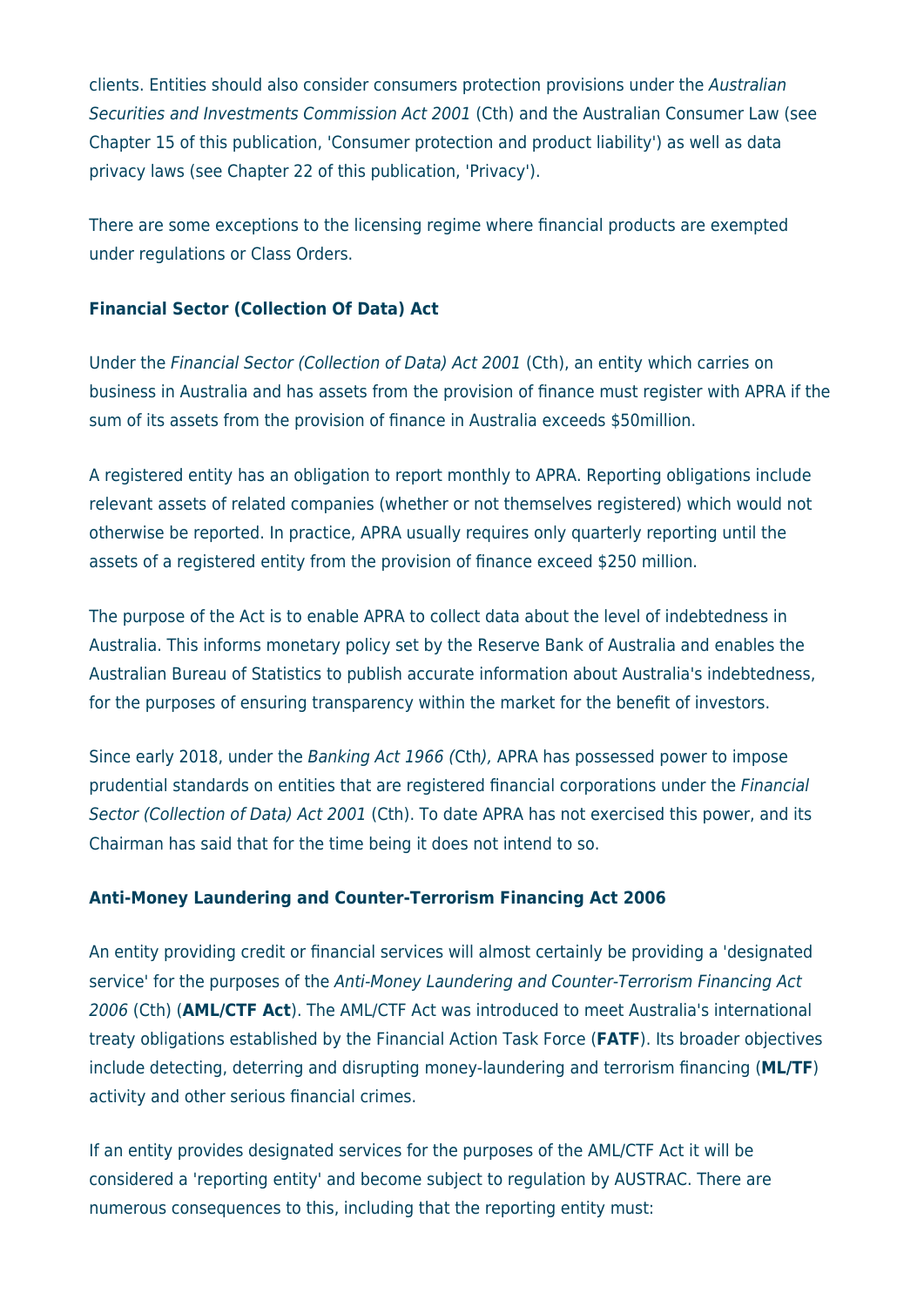- enrol or register with AUSTRAC;
- carry out an assessment of the ML/TF risks in its business having regard to matters such as customer profile, jurisdictions affected by the financial service, and specific product/channel risk;
- establish, maintain and adhere to an effective AML/CTF program which is approved and overseen at Board level and is designed to identify, mitigate and manage those ML/TF risks by reference to a range of prescribed matters; and
- adhere to various obligations including in relation to:
	- $\circ$  initial customer identification and verification;
	- $\circ$  monitoring transactions to detect unusual activity that may be suggestive of ML/TF activity or other financial crime;
	- reporting certain matters to AUSTRAC (including certain suspicious activity, threshold cash and e-currency transactions, international transfers, and annual compliance reports); and
	- additional due diligence regarding customers, employees and some third parties.

AUSTRAC is an active regulator which enforces the legislation. The legislation presently prescribes a civil penalty of \$21 million for each breach of the Act.

#### **The Financial Transaction Reports Act**

The Financial Transaction Reports Act 1988 (Cth) operates alongside the AML/CTF Act and imposes a number of obligations on cash dealers, including an obligation to report suspect transactions, cash transactions of A\$10,000 or more or the foreign currency equivalent, and international funds transfer instructions to AUSTRAC. For these purposes a cash dealer is widely defined, and is not limited to parties which are in fact dealing with currency. For example, any AFSL holder is a cash dealer. It also requires the verification of the identity of persons who are signatories to accounts, and prohibits accounts being opened or operated in a false name.

#### **Consumer credit regulation**

Generally speaking, an Australian credit licence will be required for a business that provides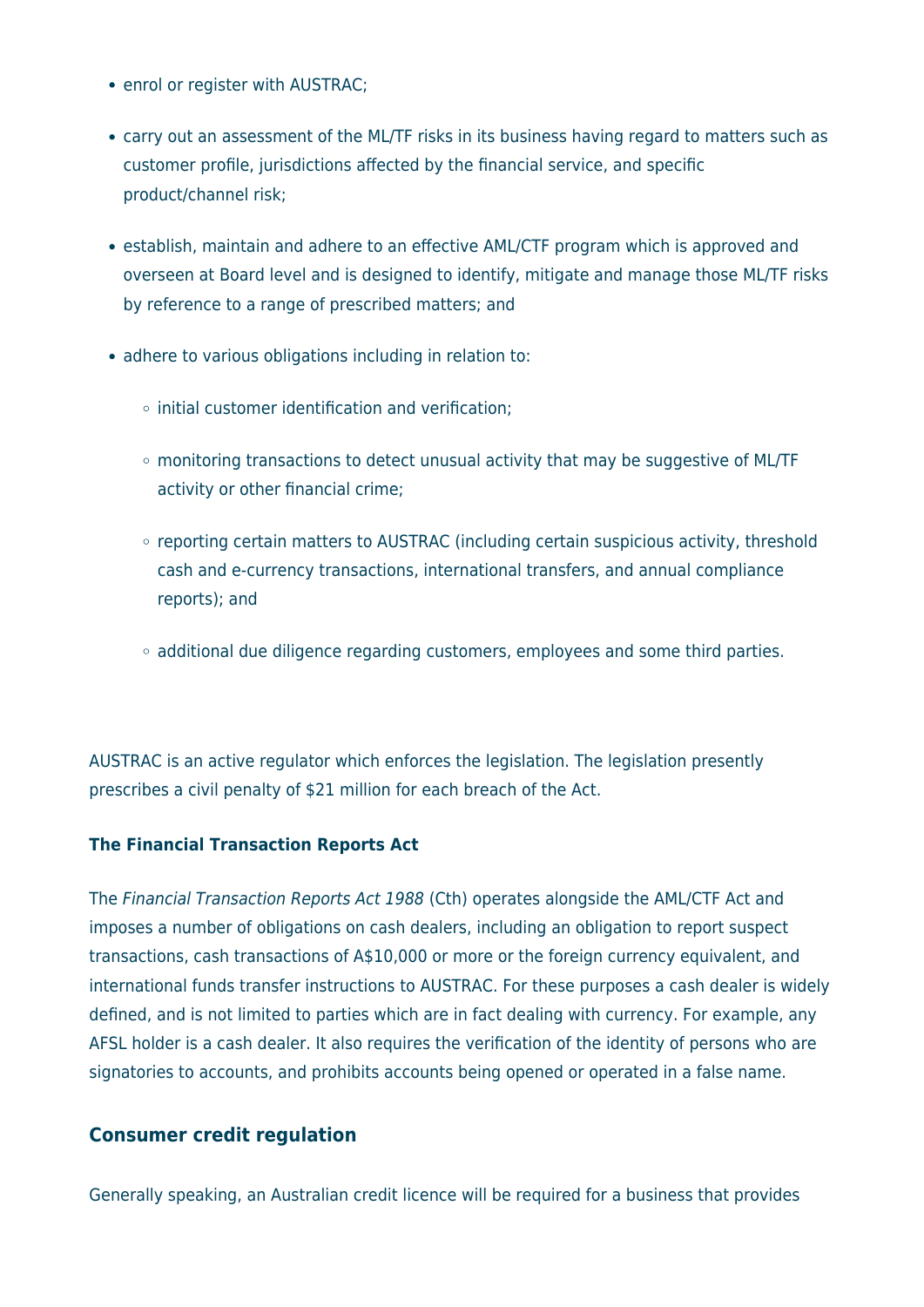credit to individuals who are ordinarily resident in Australia where the credit is provided for:

- 1. personal domestic or household purposes; or
- 2. investment in or improvement of residential real estate.

This type of credit is subject to the National Credit Code (contained in the National Consumer Credit Protection Act 2009 (Cth)) (**NCC**), and the credit provider:

- 1. must carry out responsible lending obligations; and
- 2. is subject to a range of policy expectations of the regulator, the Australian Securities and Investments Commission (**ASIC**).

Under the NCC there are requirements of a highly prescriptive character relating to the form and content of loan and security documentation, as well as statutory disclosures and notices which must be made. The NCC specifies mechanisms for enforcement of loans, prescribes a process for dealing with hardship variations of contract requested by a debtor, provides relief against terms of an arrangement which may be characterised as "unjust", and also provides for disputes to be dealt with by an approved external dispute resolution scheme which has jurisdiction to make decisions that are binding on the credit provider. Presently the approved external dispute resolutions schemes are the Financial Ombudsman Service and the Credit and Insurance Ombudsman but policymakers are proposing the merger of these schemes.

Last updated: 01/03/2019

## **Key contacts**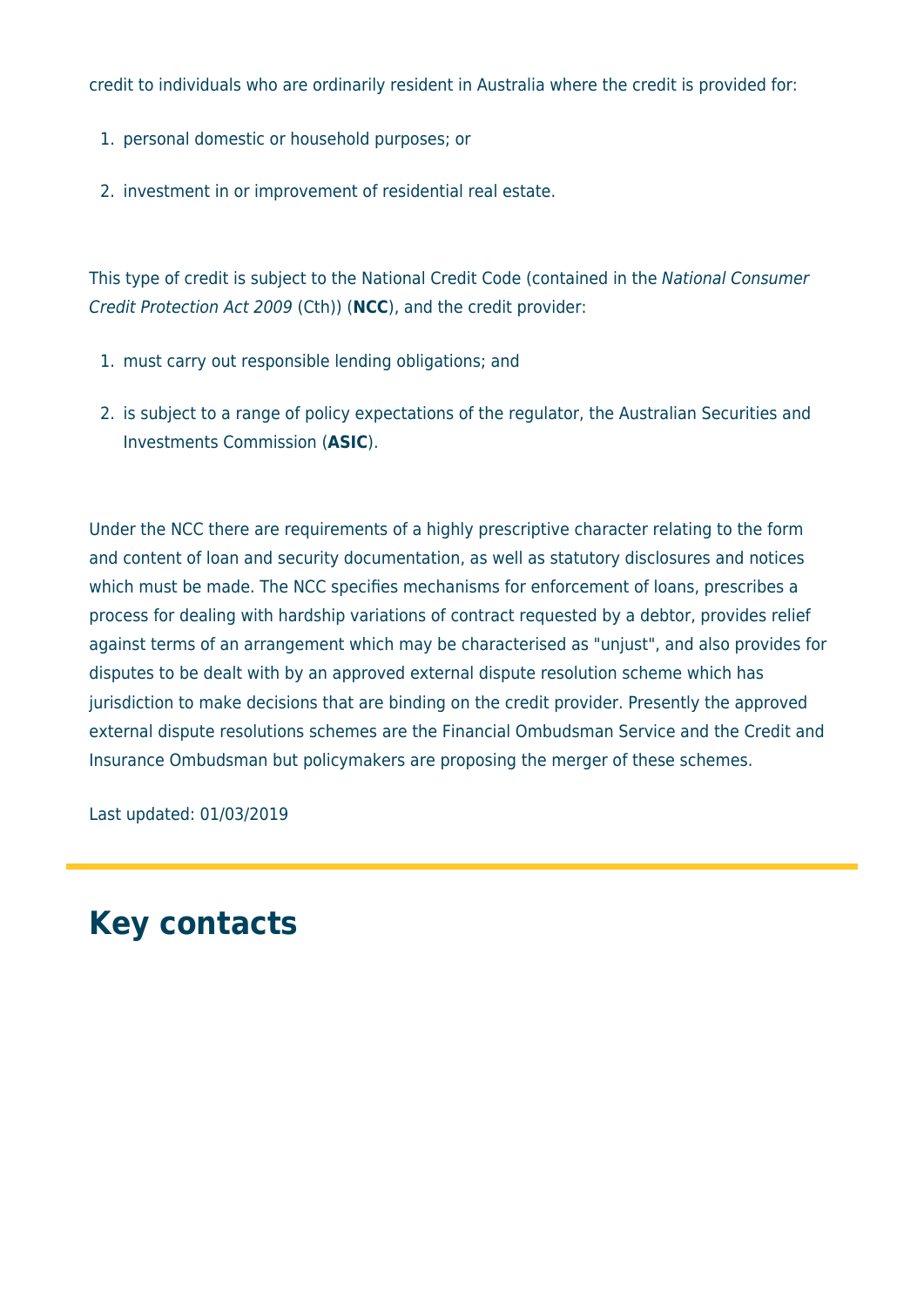

Andrew Booth Head of Finance, Australia +61 3 9288 1269 Melbourne [andrew.booth@hsf.com](mailto:andrew.booth@hsf.com)



Tony Coburn **Consultant** +61 2 9322 4976 Sydney [tony.coburn@hsf.com](mailto:tony.coburn@hsf.com)



Michael Vrisakis Partner +61 2 9322 4411 Sydney [michael.vrisakis@hsf.com](mailto:michael.vrisakis@hsf.com)



Luke Hastings Regional Head of Practice (Disputes) Australia +61 2 9225 5903 Sydney [luke.hastings@hsf.com](mailto:luke.hastings@hsf.com)



Bryony Adams Partner +61 2 9225 5288 Sydney [bryony.adams@hsf.com](mailto:bryony.adams@hsf.com)



Andrew Eastwood Partner +61 2 9225 5442 Sydney [andrew.eastwood@hsf.com](mailto:andrew.eastwood@hsf.com)